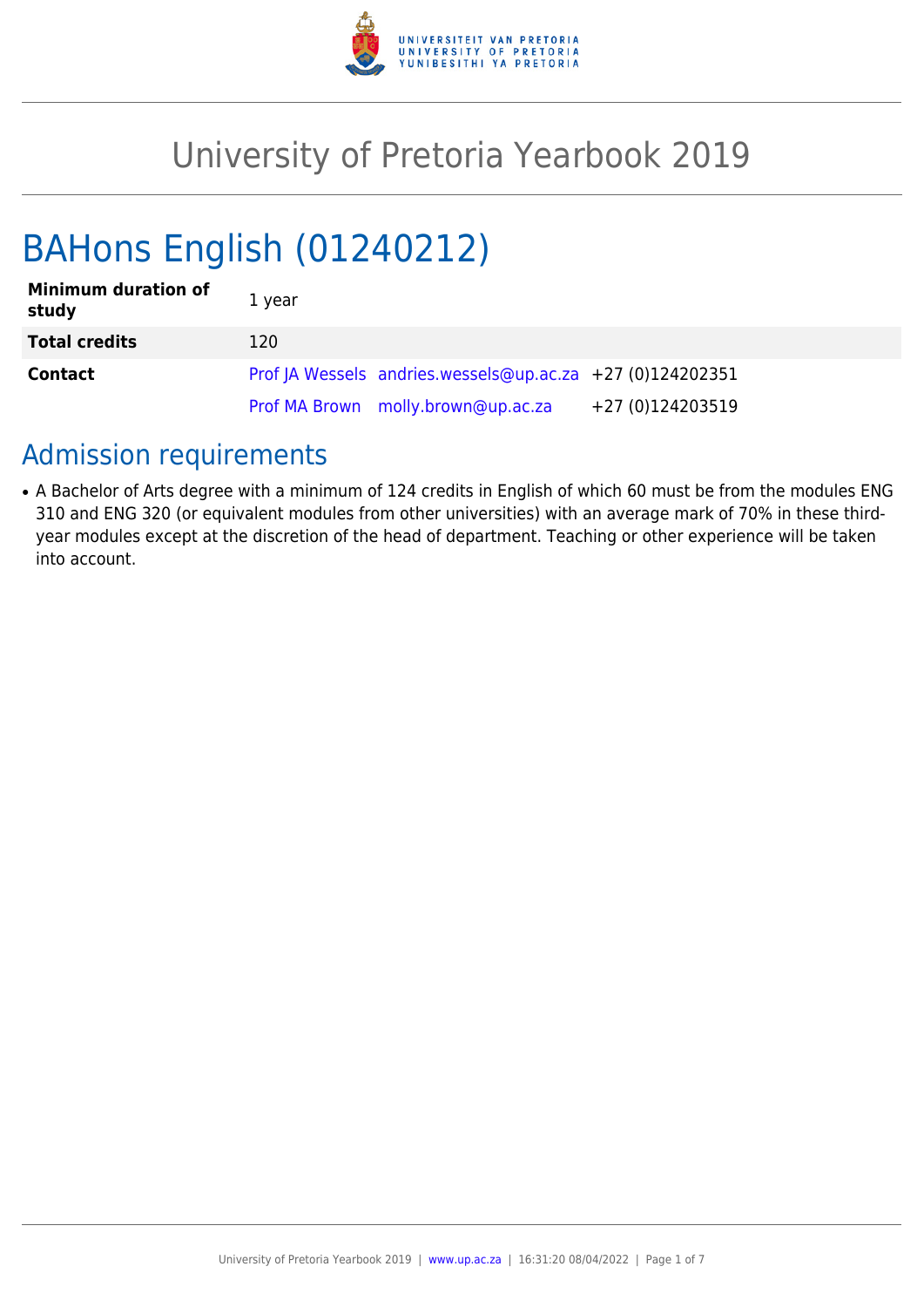

# Curriculum: Final year

# **Minimum credits: 120**

ENG 778 and ENG 701 is compulsory.

Select 3 core modules - 45 credits

# Elective Modules

Any 2 modules from the list or, at the discretion of the relevent head of department, one to two honours modules offered by other departments in the Faculty of Humanities - 30 credits.

# **Core modules**

# **Poetics and literary theory 701 (ENG 701)**

| <b>Module credits</b>         | 15.00                          |
|-------------------------------|--------------------------------|
| <b>Prerequisites</b>          | No prerequisites.              |
| <b>Contact time</b>           | 1 seminar per week             |
| <b>Language of tuition</b>    | Module is presented in English |
| <b>Department</b>             | English                        |
| <b>Period of presentation</b> | Semester 1 or Semester 2       |

#### **Module content**

This module provides a survey of poetics and literary theory in English, with particular reference to developments since the beginning of the 20th century. It covers aspects such as new criticism, structuralism and post-structuralism, as well as feminist and Marxist approaches to literature.

# **African writing I 703 (ENG 703)**

| <b>Module credits</b>         | 15.00                          |
|-------------------------------|--------------------------------|
| <b>Prerequisites</b>          | None.                          |
| <b>Contact time</b>           | 1 seminar per week             |
| <b>Language of tuition</b>    | Module is presented in English |
| <b>Department</b>             | English                        |
| <b>Period of presentation</b> | Semester 1                     |

# **Module content**

The module begins with a general introduction to literary approaches to African writing. Thereafter a selection of texts representing diverse genres is studied. You are encouraged to attend live performances of African and South African plays and to read current editions of African and South African journals for reviews and scholarly articles.

# **African writing II 704 (ENG 704)**

| <b>Module credits</b> | 15.00                   |
|-----------------------|-------------------------|
| <b>Prerequisites</b>  | ENG 703 is recommended. |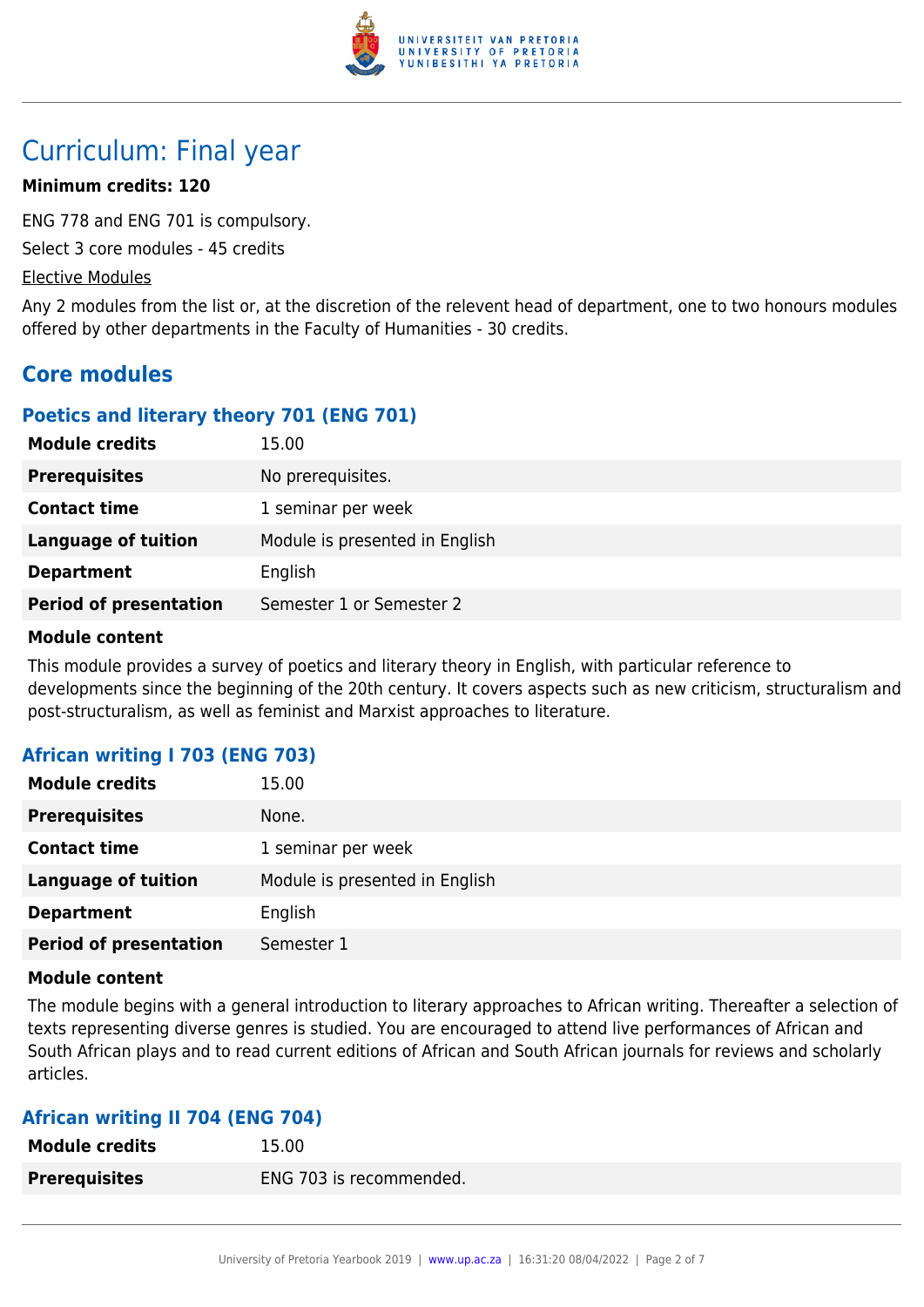

| <b>Contact time</b>           | 1 seminar per week             |
|-------------------------------|--------------------------------|
| Language of tuition           | Module is presented in English |
| <b>Department</b>             | English                        |
| <b>Period of presentation</b> | Semester 2                     |

### **Module content**

The module begins with a general introduction to literary approaches and concepts in contemporary African writing. Thereafter a selection of texts from both Africa and South Africa is studied.

# **South African short stories 705 (ENG 705)**

| <b>Module credits</b>         | 15.00                          |
|-------------------------------|--------------------------------|
| <b>Prerequisites</b>          | No prerequisites.              |
| <b>Contact time</b>           | 1 seminar per week             |
| <b>Language of tuition</b>    | Module is presented in English |
| <b>Department</b>             | English                        |
| <b>Period of presentation</b> | Semester 2                     |

#### **Module content**

This module provides and overview of the history and range of short story writing in South Africa and covers the work of individual writers such as Bosman, Smith, Head, Rive, Ndebele, Matthews, Essop, Wicomb and Vladislavic. Students are also encouraged to examine new work published in literary journals.

# **Children's literature 773 (ENG 773)**

| <b>Module credits</b>         | 15.00                          |
|-------------------------------|--------------------------------|
| <b>Prerequisites</b>          | No prerequisites.              |
| <b>Contact time</b>           | 1 seminar per week             |
| <b>Language of tuition</b>    | Module is presented in English |
| <b>Department</b>             | English                        |
| <b>Period of presentation</b> | Semester 2                     |

#### **Module content**

A range of interest in children's literature is represented in this module: children's literature as a social formation, in education and in psychology. The module discusses literature for, by and about children, in different methodologies and modes.

# **English grammar and phonology 776 (ENG 776)**

| <b>Module credits</b> | 15.00                          |
|-----------------------|--------------------------------|
| <b>Prerequisites</b>  | No prerequisites.              |
| <b>Contact time</b>   | 1 seminar per week             |
| Language of tuition   | Module is presented in English |
|                       |                                |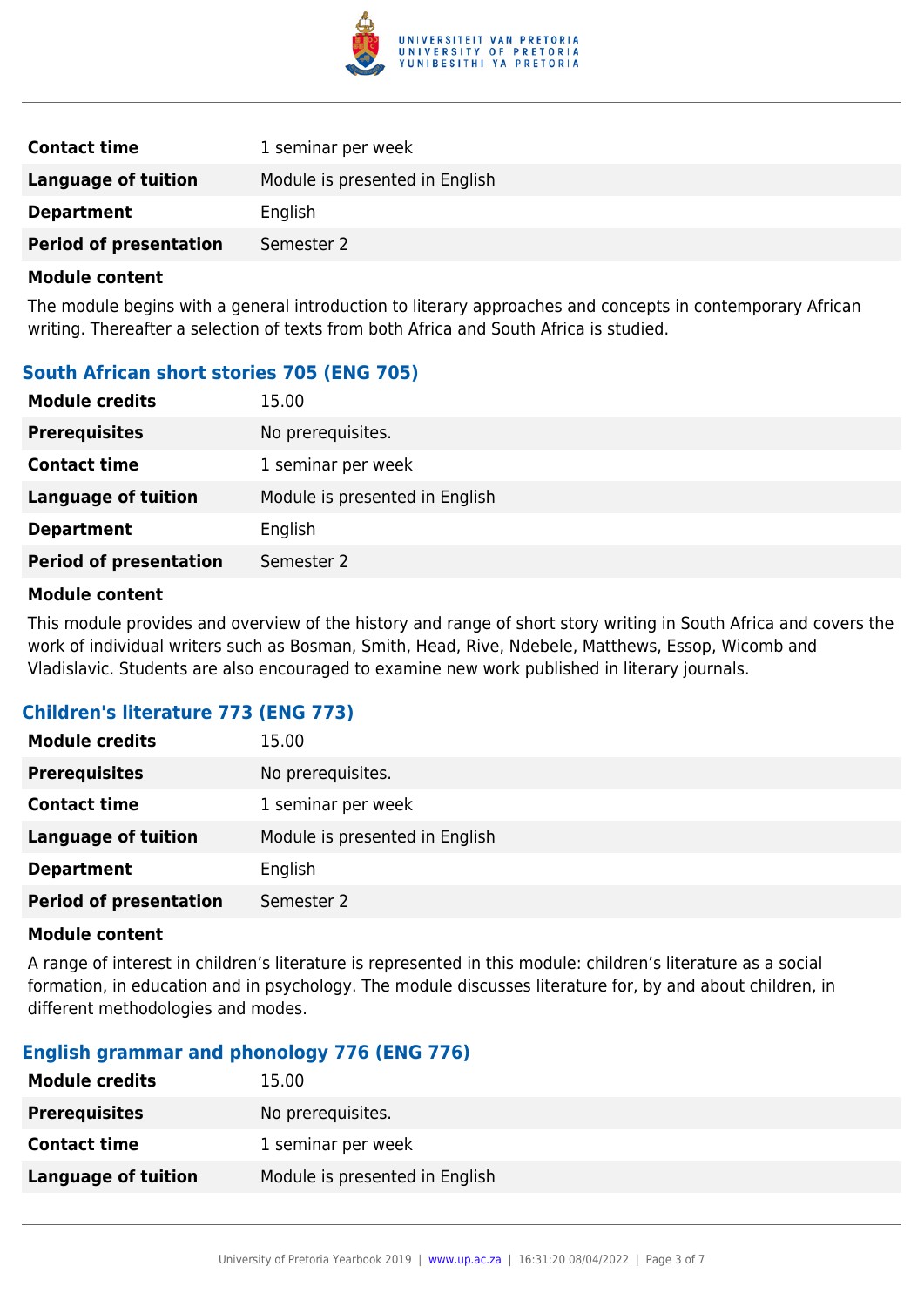

**Department** English

**Period of presentation** Semester 2

#### **Module content**

This module provides a thorough coverage of English grammar and phonology with special attention to the structures and sounds that are most problematic for foreign learners. The module also suggests methods for the effective teaching of grammar and pronunciation in the ESL/EFL classroom.

# **Editing 777 (ENG 777)**

| <b>Module credits</b>         | 15.00                          |
|-------------------------------|--------------------------------|
| <b>Prerequisites</b>          | No prerequisites.              |
| <b>Contact time</b>           | 1 seminar per week             |
| <b>Language of tuition</b>    | Module is presented in English |
| <b>Department</b>             | English                        |
| <b>Period of presentation</b> | Semester 1                     |

#### **Module content**

The module develops language-editing skills, using a variety of texts from different fields and of varying levels of complexity. Students edit texts to produce grammatical, idiomatic and logical English texts, taking into account peculiarities of South African English and local needs. They adjust work to meet the needs of a specified target audience. The principles of plain language editing are applied, in addition to strategies to overcome textual complexities for given target audiences, ranging from academics to neo-literates. A special focus is the editing of translations in the SA context.

# **Research report: English 778 (ENG 778)**

| <b>Module credits</b>         | 30.00                          |
|-------------------------------|--------------------------------|
| <b>Prerequisites</b>          | No prerequisites.              |
| Language of tuition           | Module is presented in English |
| <b>Department</b>             | English                        |
| <b>Period of presentation</b> | Year                           |

#### **Module content**

The module caters for students wishing to replace a complete honours module with a specialised topic (in an extended research report form) on any aspect of English language or literature.

# **Creative writing 780 (ENG 780)**

| <b>Module credits</b> | 15.00                          |
|-----------------------|--------------------------------|
| <b>Prerequisites</b>  | No prerequisites.              |
| <b>Contact time</b>   | 1 seminar per week             |
| Language of tuition   | Module is presented in English |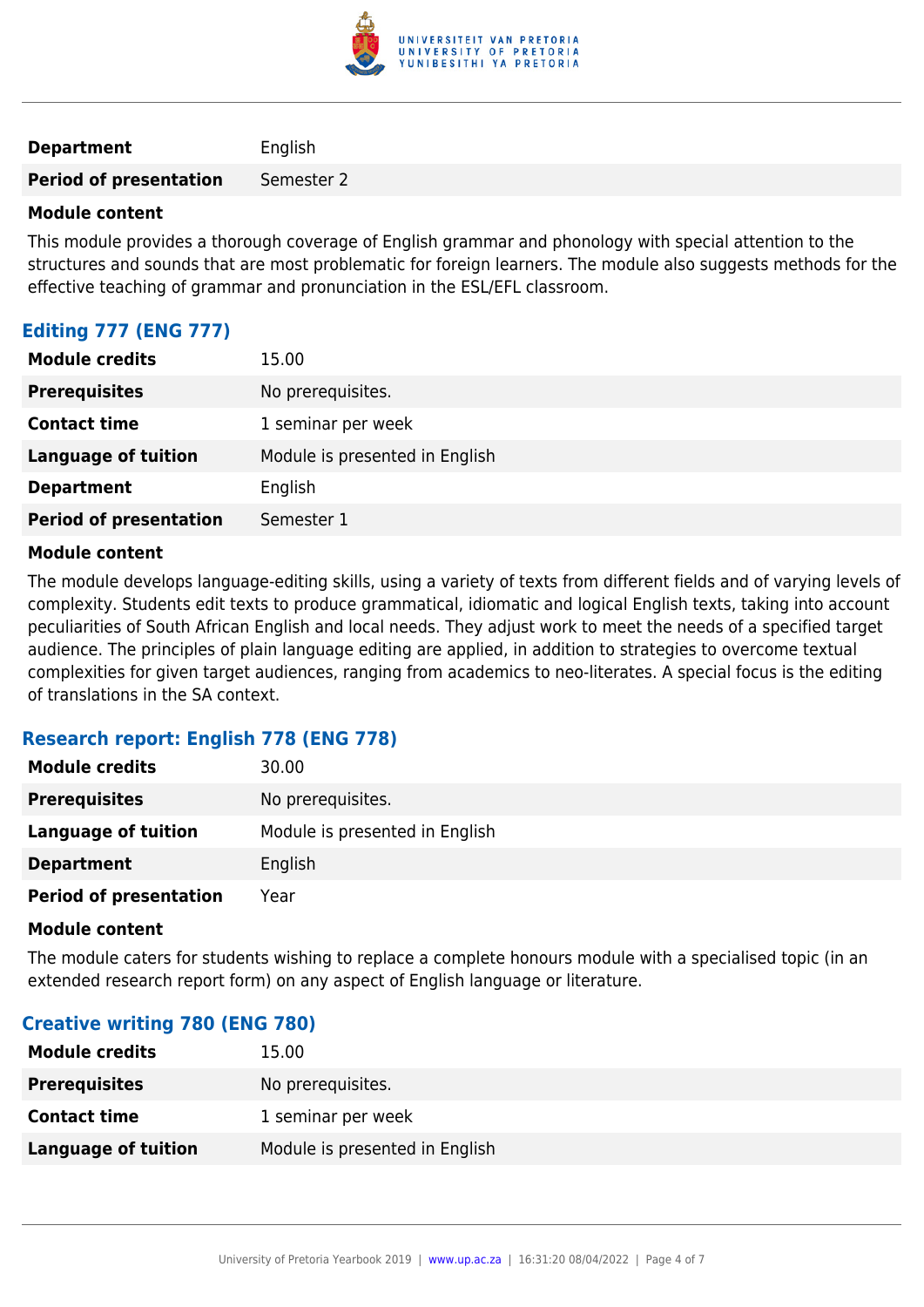

| <b>Department</b> | English |
|-------------------|---------|
|-------------------|---------|

**Period of presentation** Semester 1

### **Module content**

This module caters for students who have an interest in writing and who wish to produce original, creative work of their own. It is practical in orientation, and the aim is to guide and assist students in producing a portfolio of creative work of a high standard.

# **Medieval literature 701 (ENZ 701)**

| <b>Module credits</b>         | 15.00                          |
|-------------------------------|--------------------------------|
| <b>Prerequisites</b>          | No prerequisites.              |
| <b>Contact time</b>           | 1 seminar per week             |
| <b>Language of tuition</b>    | Module is presented in English |
| <b>Department</b>             | English                        |
| <b>Period of presentation</b> | Semester 2                     |

#### **Module content**

This module introduces the student to the reading and appreciation of Old and Middle English art forms in which the emphasis falls on aesthetic and moral issues, rather than on psychological ones. The module is an integrated one beginning with the study of the Old English epic, Beowulf, and includes Anglo-Saxon models as well as homiletic or heroic poems. The Middle Ages witness the reintroduction of English as the language of court, in preference to French, and the growth of narrative and lyrical poetry. Representations of both types of poetry are studied.

# **Shakespeare 703 (ENZ 703)**

| <b>Module credits</b>         | 15.00                          |
|-------------------------------|--------------------------------|
| <b>Prerequisites</b>          | No prerequisites.              |
| <b>Contact time</b>           | 1 seminar per week             |
| <b>Language of tuition</b>    | Module is presented in English |
| <b>Department</b>             | English                        |
| <b>Period of presentation</b> | Semester 1                     |

#### **Module content**

The module consists of a selection of Shakespeare's plays intended to give some idea of the scope and development of his work. Students will study history plays, comedies, tragedies and two of the so-called "problem plays".

# **Seventeenth-century literature 704 (ENZ 704)**

| <b>Module credits</b> | 15.00              |
|-----------------------|--------------------|
| <b>Prerequisites</b>  | No prerequisites.  |
| <b>Contact time</b>   | 1 seminar per week |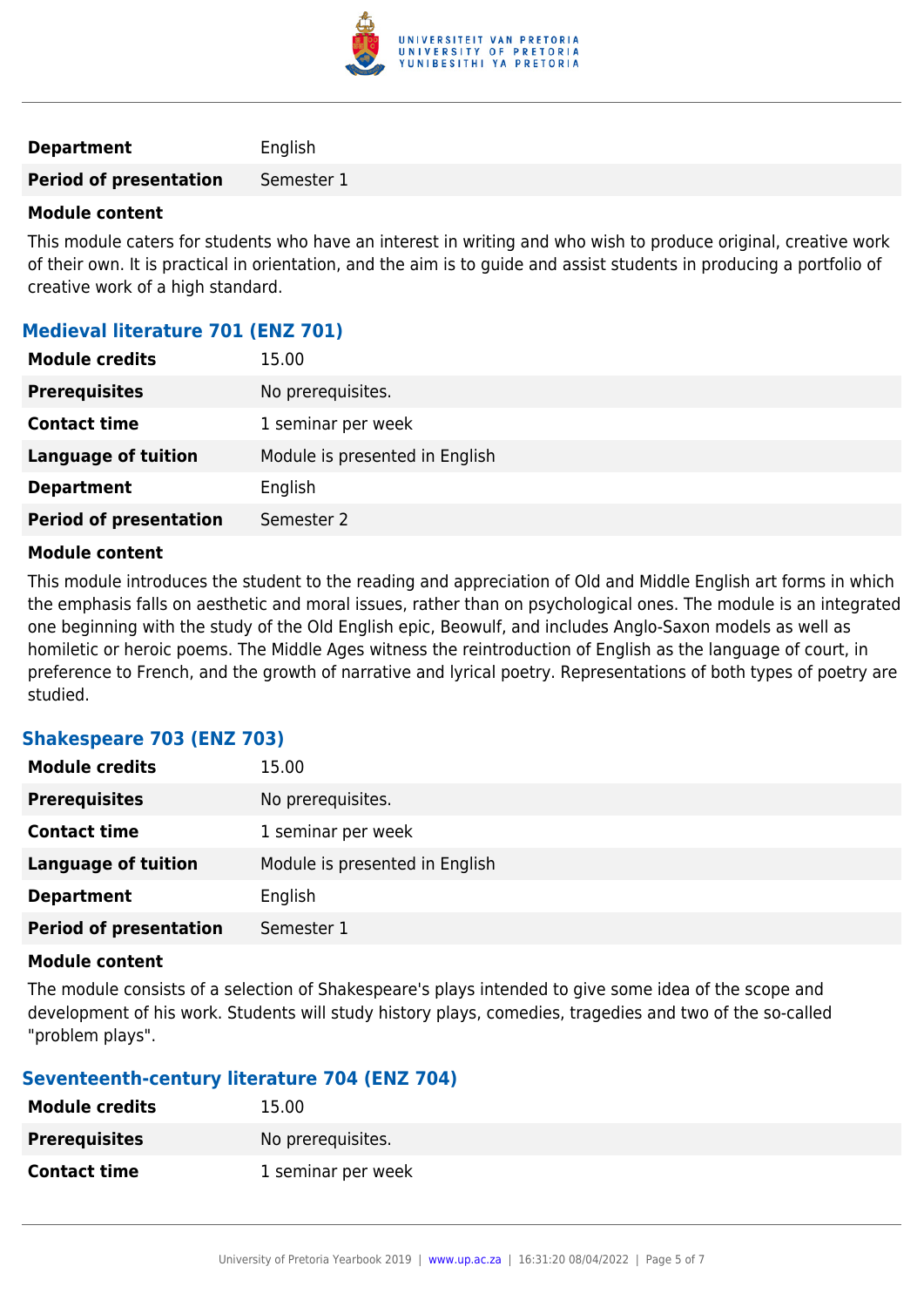

| Language of tuition           | Module is presented in English |
|-------------------------------|--------------------------------|
| <b>Department</b>             | English                        |
| <b>Period of presentation</b> | Semester 1                     |

#### **Module content**

The English Renaissance spans the period of approximately 1560-1660. This is the period of great expansion in English literature. This module deals with the period from the Elizabethan Age to the early Restoration. It excludes Shakespeare, to whom a separate module is devoted, but deals with Shakespeare's contemporaries. It further deals with the major poets of the periods and with some of the prose. The Puritan movement and some of its main figures are included.

# **The Augustan vision 705 (ENZ 705)**

| <b>Module credits</b>         | 15.00                          |
|-------------------------------|--------------------------------|
| <b>Prerequisites</b>          | No prerequisites.              |
| <b>Contact time</b>           | 1 seminar per week             |
| <b>Language of tuition</b>    | Module is presented in English |
| <b>Department</b>             | English                        |
| <b>Period of presentation</b> | Semester 2                     |
|                               |                                |

#### **Module content**

This module explores a range of works written between 1660 and 1760 and, in keeping with recent critical approaches to the period, emphasises the age's exuberance, comic and satiric energy, and willingness to experiment with literary forms. Writers discussed include Pope, Johnson, Swift, Wycherley, Congreve and a selection of less well-known female poets and dramatists.

# **The romance in England 706 (ENZ 706)**

| <b>Module credits</b>         | 15.00                          |
|-------------------------------|--------------------------------|
| <b>Prerequisites</b>          | No prerequisites.              |
| <b>Contact time</b>           | 1 seminar per week             |
| <b>Language of tuition</b>    | Module is presented in English |
| <b>Department</b>             | English                        |
| <b>Period of presentation</b> | Semester 1                     |

#### **Module content**

In reading works by writers such as the "Gawain" poet, Malory and Spenser, students will be encouraged to see how such works can conform to generic conventions while also reflecting the preoccupations and values of very different societies. Features of romance present in contemporary fantasy literature will also be discussed.

# **Modernism 771 (ENZ 771)**

| <b>Module credits</b> | 15.00             |
|-----------------------|-------------------|
| <b>Prerequisites</b>  | No prerequisites. |